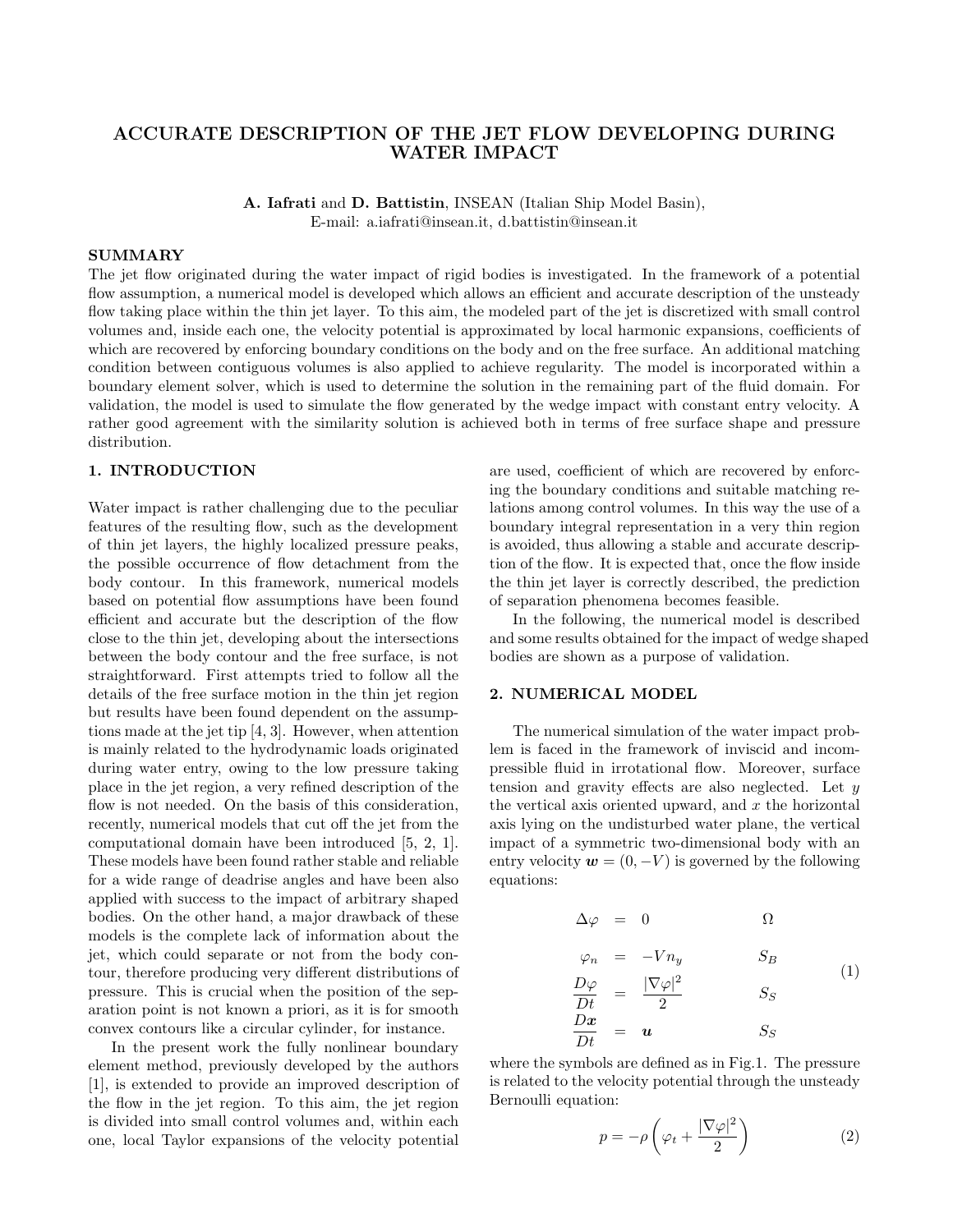This initial-value problem is solved through a mixed Eulerian-Lagrangian approach which makes use of a boundary integral formulation to solve the boundary value problem for the velocity potential at each time step. To this aim, an integral equation is solved, providing the unknown value of the potential on the body surface and that of its normal derivative on the free surface:

$$
\frac{\varphi}{2} = -\int_{\partial\Omega} \left( \varphi G_n - \varphi_n G \right) dS \tag{3}
$$

 $G = \frac{1}{2\pi} \ln |P - Q|$  being the free space Green function for the Laplace operator.

In discrete form, the boundary of the fluid domain is represented by straight line panels and a piecewise distribution of the velocity potential and of its normal derivative is used along them. By integrating in time the last two equations in (1) for the panel centroids, the free surface position and the distribution of the velocity potential along it are updated. Once the position of the free surface centroids is updated, a cubic spline is passed through them to reconstruct the distribution of panel vertices. Distribution of panels is reconstructed at each step in order to guarantee a good accuracy in thin and highly curved region.

In order to determine the pressure distribution on the body, the time derivative of the potential  $\varphi_t$  is calculated at each time step, after the velocity potential and its normal derivative are updated. The approach is exactly the same as for the potential itself, but for the boundary conditions which are

$$
\varphi_t=-|\nabla \varphi|^2/2
$$

on the free surface and

$$
\varphi_{tn} = \boldsymbol{n} \cdot \boldsymbol{a} - w_{\tau}(u_n)_{\tau} + w_n(u_{\tau})_{\tau} - k_{\tau} \boldsymbol{w} \cdot \boldsymbol{u} \qquad (4)
$$

on the body contour [1]. In equation (4)  $\tau$  is the tangent along the body contour,  $k<sub>\tau</sub>$  is the local curvature, w and  $u$  denote the local velocity of the body and of the fluid particles at the same position and, finally,  $\boldsymbol{a}$  is the local acceleration of the body.



Figure 1: Sketch of the system



Figure 2: Sketch of the jet region

The use of boundary integral approaches to describe the flow inside thin jet layers is not convenient. Actually, to get a good accuracy, the panel size must be smaller than the local thickness of the jet and, moreover, since a small angle usually occurs at the intersection, a region always remains near the tip which is not properly discretized. To overcome this difficulty a jet model is developed and coupled with the boundary integral approach, which continues to be used in the bulk of the fluid domain. The idea is to decompose the jet region into small control volumes and to use local Taylor expansion to approximate the velocity potential. The coefficient of the expansions are assigned by enforcing the body and free surface boundary conditions along with some matching constraint introduced to link the expansions among contiguous elements.

To explain how the model works, let consider a control volume  $V_i$  in the jet region, bounded by four vertices (which coincide with panel centroids)  $\hat{P}_i$ ,  $\hat{P}_{i-1}$ ,  $\bar{P}_i$ and  $\hat{P}_{i-1}$  (see Fig.2). The velocity potential inside  $V_i$ is approximated as an harmonic expansion

$$
\varphi_i^J(x, y) \simeq A_i + B_i(x - x_i^*) + C_i(y - y_i^*) +
$$
  
\n
$$
\frac{D_i}{2} \left[ (x - x_i^*)^2 - (y - y_i^*)^2 \right] + E_i(x - x_i^*)(y - y_i^*)
$$

where  $(x_i^*, y_i^*)$  are the coordinates of the volume centroid  $P_i^*$ . The coefficients are recovered enforcing the boundary conditions:

$$
\varphi_{in}^J(P) = w_n(P), \qquad P = \hat{P}_i, \hat{P}_{i-1}
$$
  

$$
\varphi_i^J(P) = \varphi(P), \qquad P = \bar{P}_i, \bar{P}_{i-1} \qquad (6)
$$

plus a fifth condition that enforces continuity with the control volume  $V_{(i-1)}$  either in terms of the potential along the body contour or in terms of its normal derivative along the free surface:

$$
\varphi_{in}^J(\bar{P}_{(i-1)}) = \varphi_{(i-1)n}^J(\bar{P}_{(i-1)}) \quad , \tag{7}
$$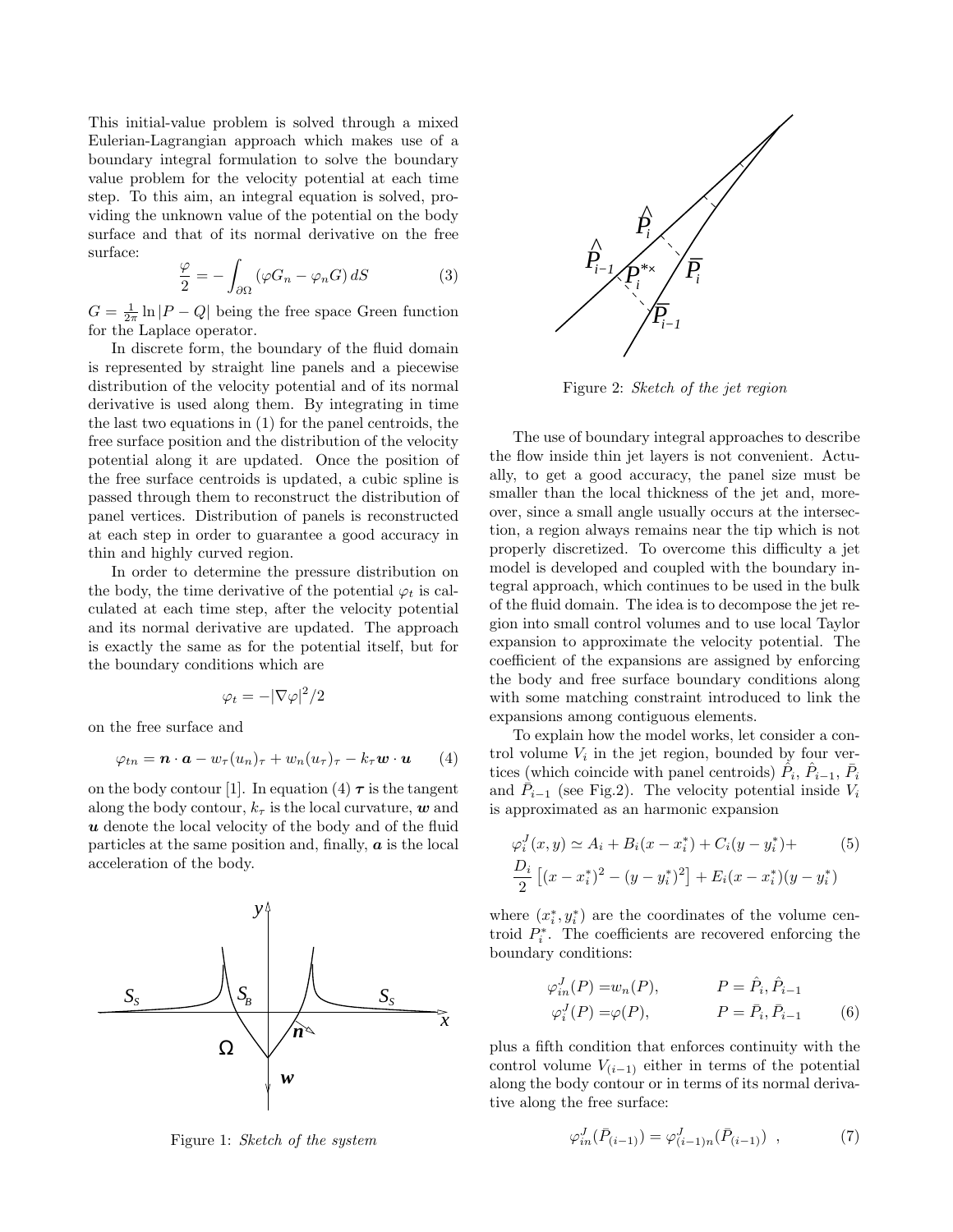

Figure 3: Comparisons between the free surface configuration obtained by the proposed model (solid line) and by the similarity solution (dash line). The deadrise angle of the impacting wedge is  $30°$  (left) and  $60°$  (right). The transverse segment denotes the boundary between the bulk domain and the modeled part of the jet (intermediate region included).

$$
\varphi_i^J(\hat{P}_{(i-1)}) = \varphi_{(i-1)}^J(\hat{P}_{(i-1)}) . \tag{8}
$$

Tests done by using the two different matching conditions have shown that results are essentially independent of the choice.

Such model for the jet region is coupled with the classical boundary integral representation on the rest of the fluid domain. The discretized version of equation (3) is collocated on the panel centroids belonging to the boundary of the bulk region; when integrating along panels lying in the jet region, that is along the faces of control volume which lie on the free surface and on the body contour, the definition (5) is used. Together with these equations, those coming from the boundary conditions (6) and from the matching condition (7) are solved. The unknowns of the resulting linear system are: the value of the potential along the body contour in the bulk region, the value of its normal derivative along the free surface in the bulk region and the value of the coefficients  $(A_i, \ldots, E_i)$  for each of the control volumes in the jet region. To make smoother the transition between the bulk of the domain and the jet region, an intermediate region is interposed, where a weighted average of the potential is used:

$$
\varphi(P) = (1 - l_i)\varphi^B(P) + l_i\varphi_i^J(P) \quad P \in V_i \qquad (9)
$$

 $\varphi^B$  denoting the velocity potential given by the boundary integral representation. This intermediate region cover a limited number of control volumes, with the weight function  $l_i$  linearly varying from zero, at the matching with the bulk domain, to one, at the matching with the fully modeled zone. A similar average is applied to the matching conditions. Extending the definition of the weight function l, by putting  $l = 0$  in the bulk region and  $l = 1$  in the jet region, the integral

equation, after substitution of (5) and (9), reads

$$
\frac{1}{2} \left[ (1-l)\varphi^B + l\varphi^J \right] = -\int_{\partial\Omega} \left\{ \left[ (1-l)\varphi^B + l\varphi^J \right] G_n \right. \\ \left. - \left[ (1-l)\varphi_n^B + l\varphi_n^J \right] G \right\} dS \tag{10}
$$

Concerning the calculation of the pressure on the body, identical expansions are used for the time derivative of the potential  $\varphi_t$ , and a similar linear system is assembled and solved. The solution provides the unknown field  $\varphi_t$  along the body, which allows to evaluate the pressure by means of the unsteady Bernoulli equation (2).

The separation of the fluid domain into the three regions, bulk, intermediate and jet is made through the following steps: first, starting from the tip, the angle between the free surface and the body is monitored, and the region where this angle is smaller than a (large) fixed value, say 30°, is selected. The extension of this region  $f_J$ , defined as the curvilinear abscissa along the body from the tip, is calculated. Then, the modeled part of the jet region is assumed to be a fraction of this zone, usually  $f_M = 0.5 f_J \div 0.8 f_J$ . Correspondingly, the extension of the intermediate region is assumed to be  $f_I = 0.2 f_J \div 0.5 f_J$ .

## 3. VALIDATION OF THE PROPOSED MODEL

In order to validate the proposed model, the flow generated by the wedge impact with constant entry velocity is simulated and comparisons are established with the self-similar solution obtained by solving the boundary value problem written in a suitable set of nondimensional variables. Comparisons are established in terms of the free surface shape and pressure distribu-